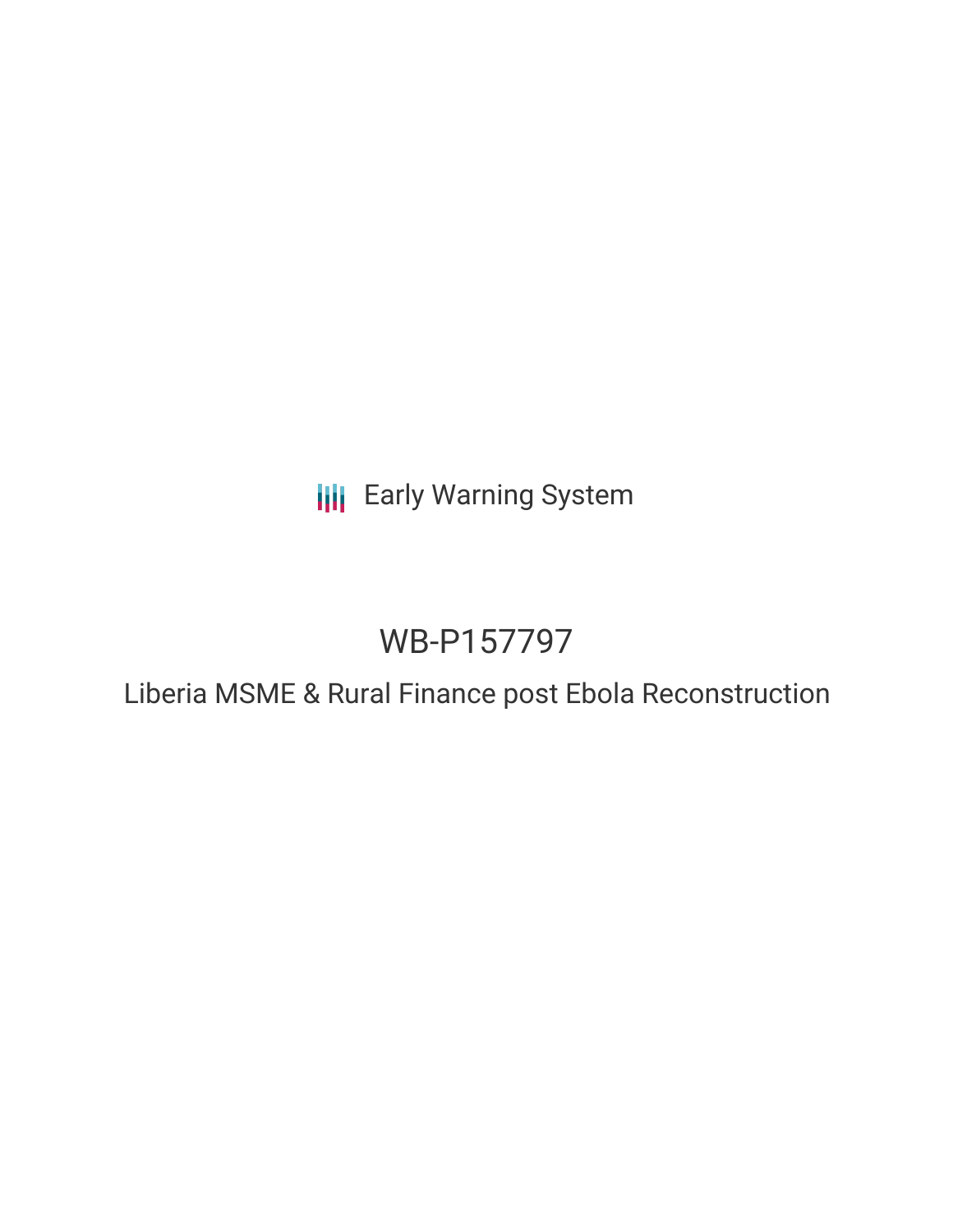

## **Quick Facts**

| <b>Countries</b>               | Liberia                                      |
|--------------------------------|----------------------------------------------|
| <b>Financial Institutions</b>  | World Bank (WB)                              |
| <b>Status</b>                  | Active                                       |
| <b>Bank Risk Rating</b>        | U                                            |
| <b>Voting Date</b>             | 2016-04-04                                   |
| <b>Borrower</b>                | Ministry of Finance and Development Planning |
| <b>Sectors</b>                 | Finance, Technical Cooperation               |
| <b>Investment Type(s)</b>      | Grant                                        |
| <b>Investment Amount (USD)</b> | $$4.80$ million                              |
| <b>Project Cost (USD)</b>      | \$4.80 million                               |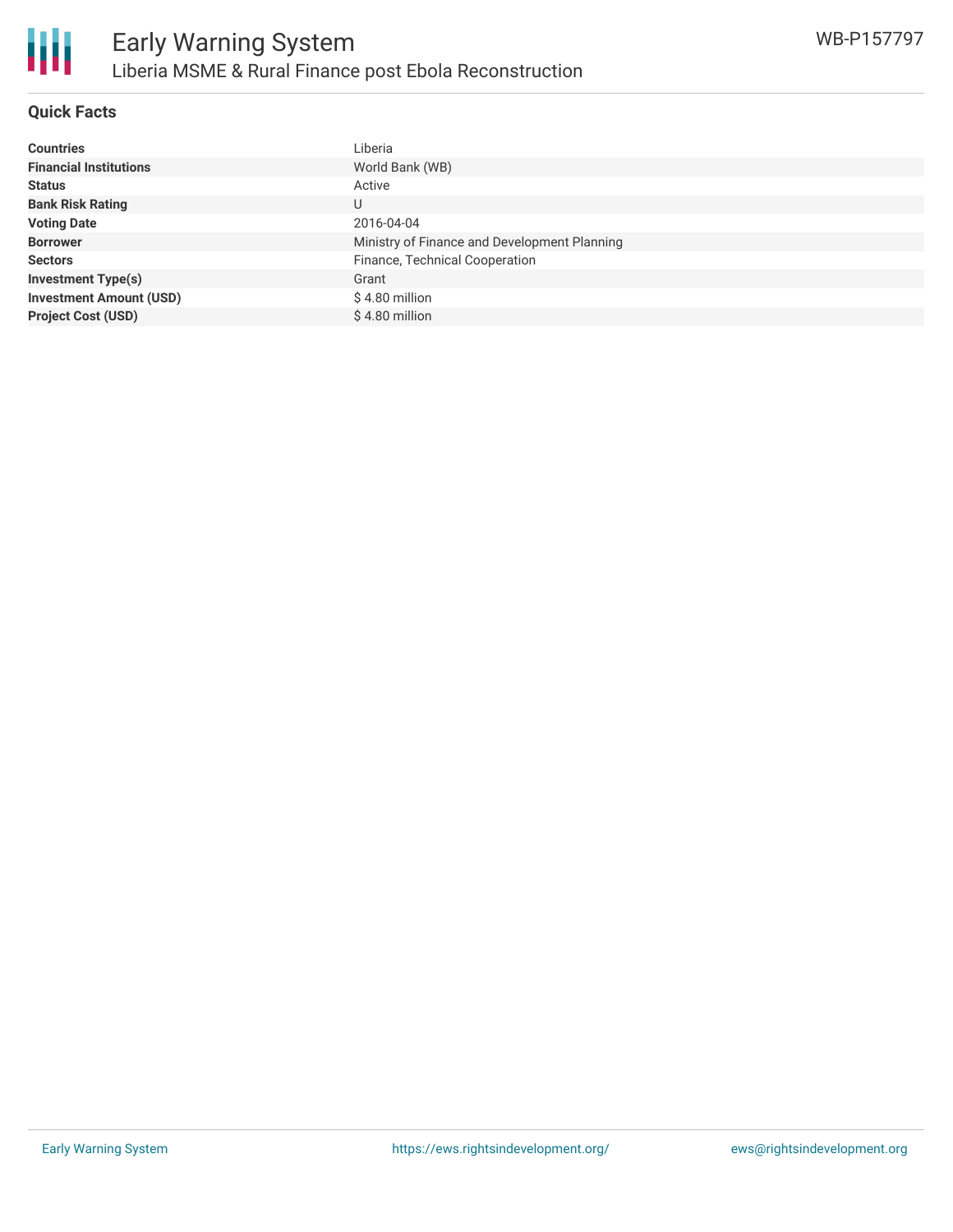

# **Project Description**

This project finances the enhancement of the capacity of local private sector financial institutions to lend profitably to micro, small, and medium-sized enterprises and objectively measure outcomes, including the establishment of a monitoring and evaluation framework.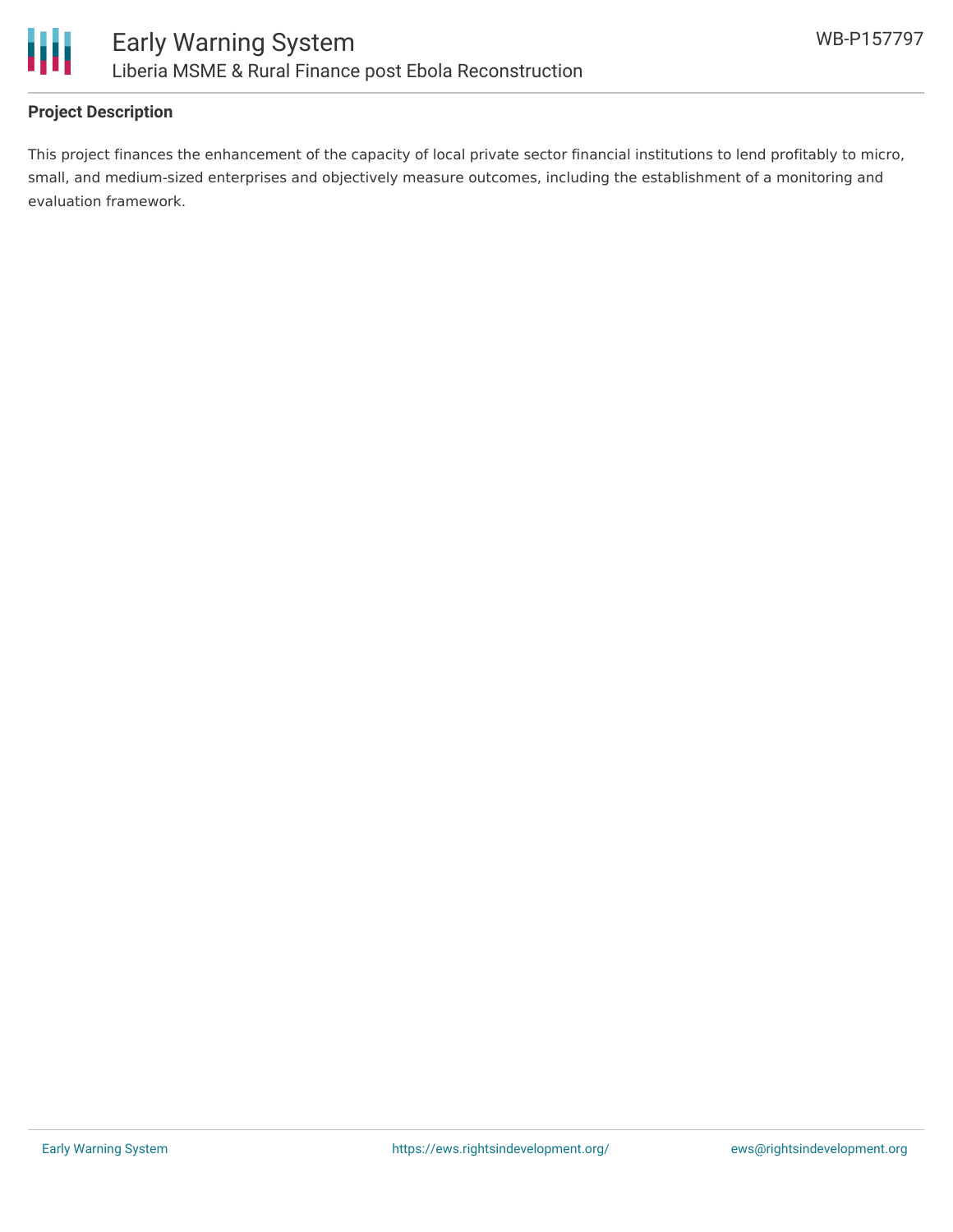

## **Investment Description**

World Bank (WB)

This project is funded by a grant from the World Bank's State And Peace Building Fund.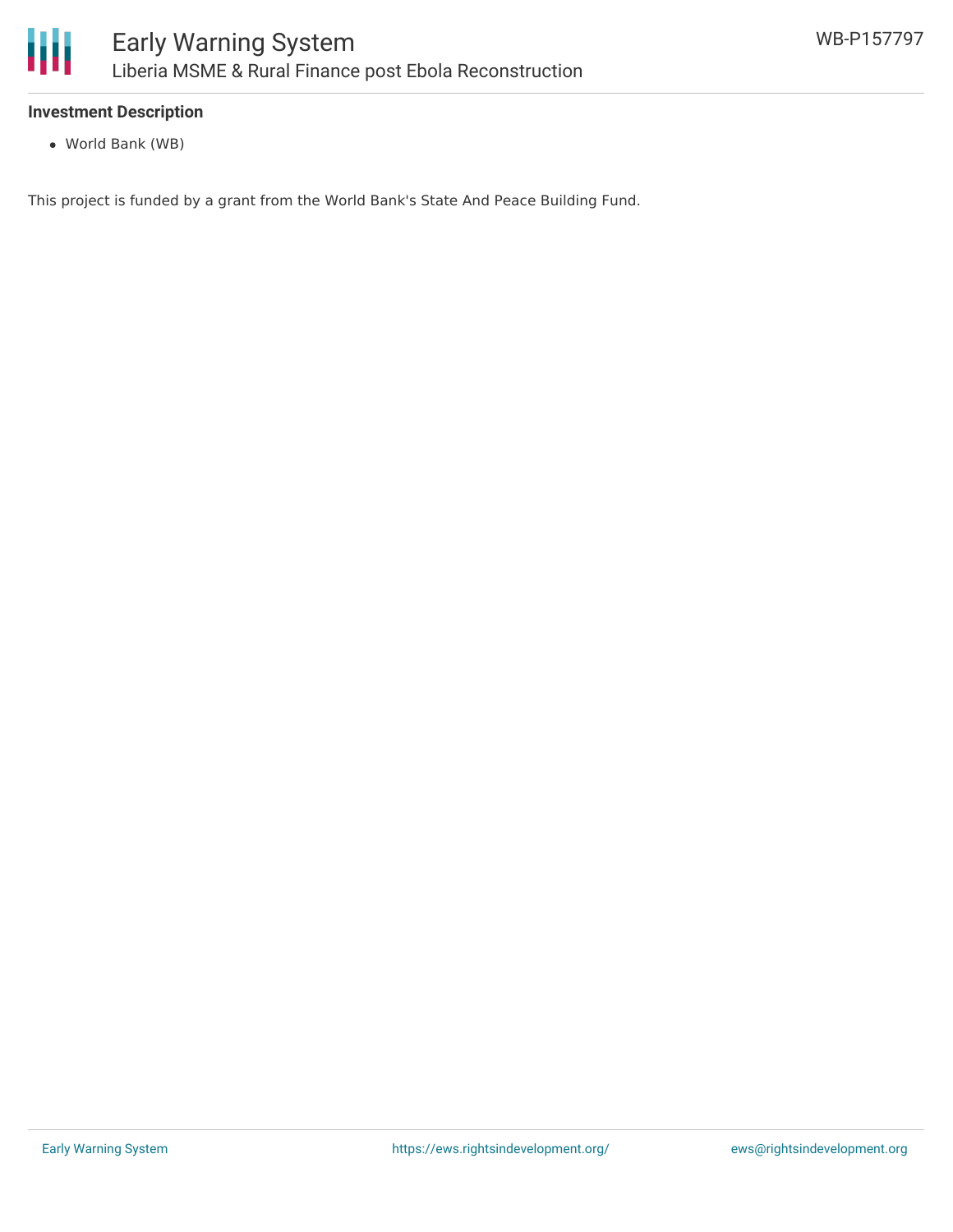

# **Contact Information**

World Bank Contact: Christopher Juan Costain Title: Lead Financial Sector Speciali Tel: 473-9494 Email: jcostain@worldbank.org

Borrower/Client/Recipient Name: Ministry of Finance and Development Planning Contact: Mounir Siaplay Title: Deputy Minister Tel: Email: msiaplay@mfdp.gov.lr

Implementing Agencies Name: Central Bank of Liberia Contact: Boima Kamara Title: Deputy Governor Tel: 231886556033 Email: bskamara@cbl.org.lr

#### ACCOUNTABILITY MECHANISM OF WORLD BANK

The World Bank Inspection Panel is the independent complaint mechanism and fact-finding body for people who believe they are likely to be, or have been, adversely affected by a World Bank-financed project. If you submit a complaint to the Inspection Panel, they may investigate to assess whether the World Bank is following its own policies and procedures for preventing harm to people or the environment. You can contact the Inspection Panel or submit a complaint by emailing ipanel@worldbank.org. You can learn more about the Inspection Panel and how to file a complaint at: http://ewebapps.worldbank.org/apps/ip/Pages/Home.aspx.